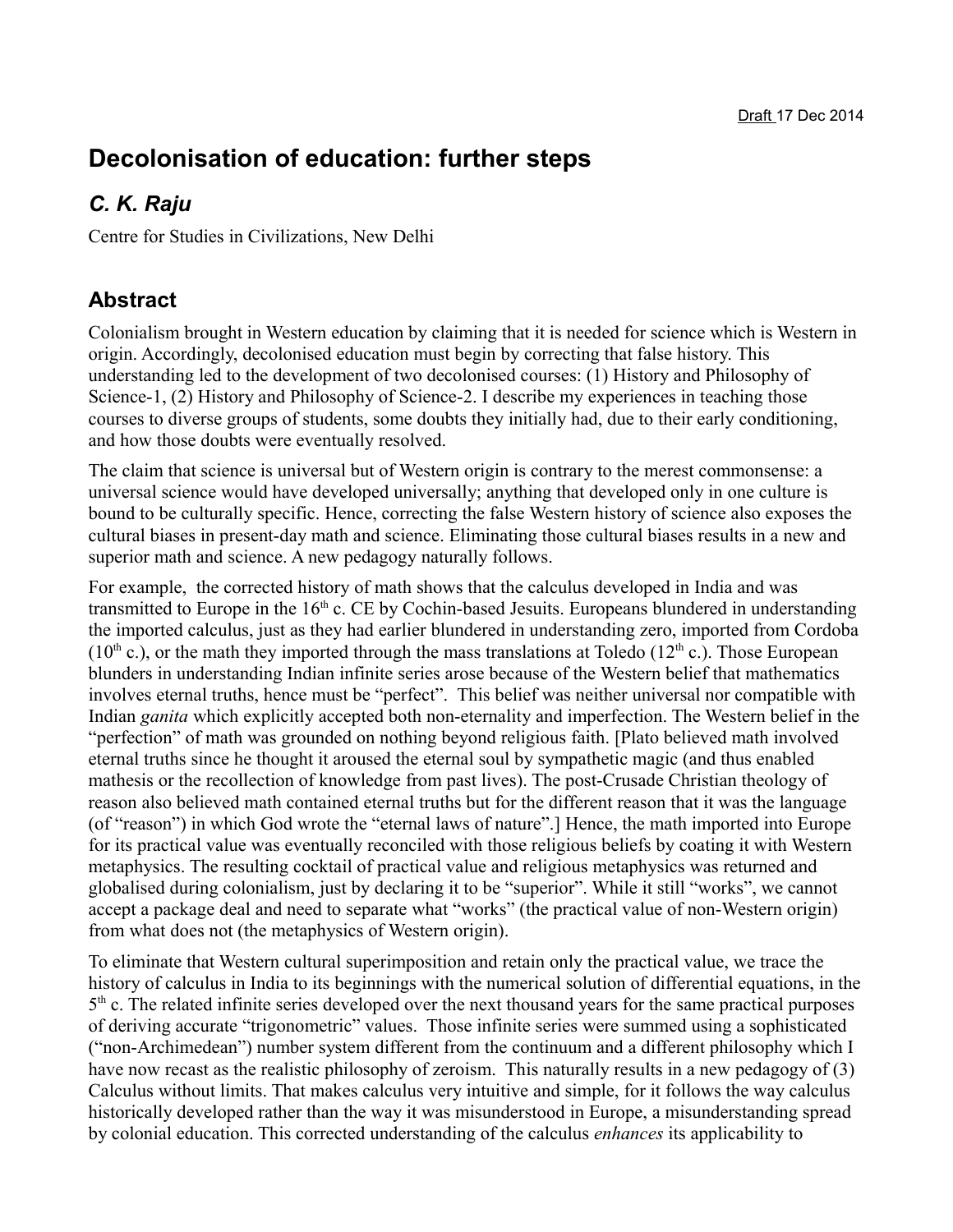contemporary science, though the issues concerning infinities arising in general relativity, or classical or quantum electrodynamics are too technical to take up here.

Since science was the bait for bringing in Western education, a decolonised science is a must. At an earlier Multiversity meeting I had outlined a decolonised course on science. Thus, Newton's misunderstanding of the calculus directly led to the conceptual error about time in his physics, which *hence* failed and was replaced by relativity. Newton's conceptual error is masked by the further false history which attributes relativity to Einstein, and hence results in the wrong teaching of special relativity, a first year undergraduate physics course. (This also shows how much science our science teachers and science "experts" actually know; science teaching runs on pitiable faith.) The alternative I suggested was to teach (4) Physics using functional differential equations. This agenda too has moved forward. Incidentally, this results in a non-mechanistic physics contrary to the post-Crusade dogma of "laws of nature" and compatible with the mundane experience of spontaneous human creativity.

To move from spontaneity to chance, the case of probability and statistics highlights the advantages of zeroism over limits. The practical applications of statistics all involve relative frequency. That is connected to probability using the "law of large numbers". But defining probability as the limit of relative frequency begs the question, for that limit exists only in a probabilistic sense. Hence, zeroism works better than "limits". Historically, that relates better to the way sampling theory was used to count the number of fruits in a tree in the Mahabharata. Accordingly, a course has been developed on (5) Statistics for social science and humanities (using open source software). Though this course has been formulated, according to the MQA guidelines, it has yet to be tried out. That entails a further (partly tried) course on (6) Open source computing. Though this last course was tried for different reasons, I explain its significance for decolonisation.

These alternative courses are seemingly small steps. However, decolonising science and its history results in such a fundamental change in the world view that a further natural course waiting to be developed is on (7) Ethics. The basic idea is to give a comparative account of ethics to enable a systematic comparison of Western and non-Western ethics, which was as incomprehensible to Hegel as Indian infinite series were to Descartes. My ethical principle, now called the "harmony principle", resulting from the new world view above, is interestingly close to non-Western ethics. Hence, it also helps mediate the relation of non-Western ethics to contemporary concerns raised by science, technology, and environmental degradation. That helps to provide a counterpoint to Western notions of ethics and law foisted globally on the colonised.

I also briefly describe my experiments with alternative ways of learning ("pedagogical techniques") such as the *mujawara*.

The very act of conceiving and trying out fundamentally new courses is a major step against the stasis induced by a false belief in TINA ("There Is No Alternative"). Various other "colonial blocks" militate against the wider spread of these courses: the colonially educated are indoctrinated against dissent as strongly as missionaries (for whom that education was initially designed). Hence, it is essential to recognize the existence of these "colonial blocks", and to device ways around them.

What should be done for wider dissemination of these courses? An essential step is this: the existing pedagogical material should be consolidated into the more traditional form of texts. Further, the immediate practical advantages of these decolonised courses should be advertised, regardless of ideology. Finally, I suggest that there should be a concerted effort to delink knowledge from certification, by setting up a chain of "knowledge cafes" which provide knowledge, but no certification, and hence cannot be regulated.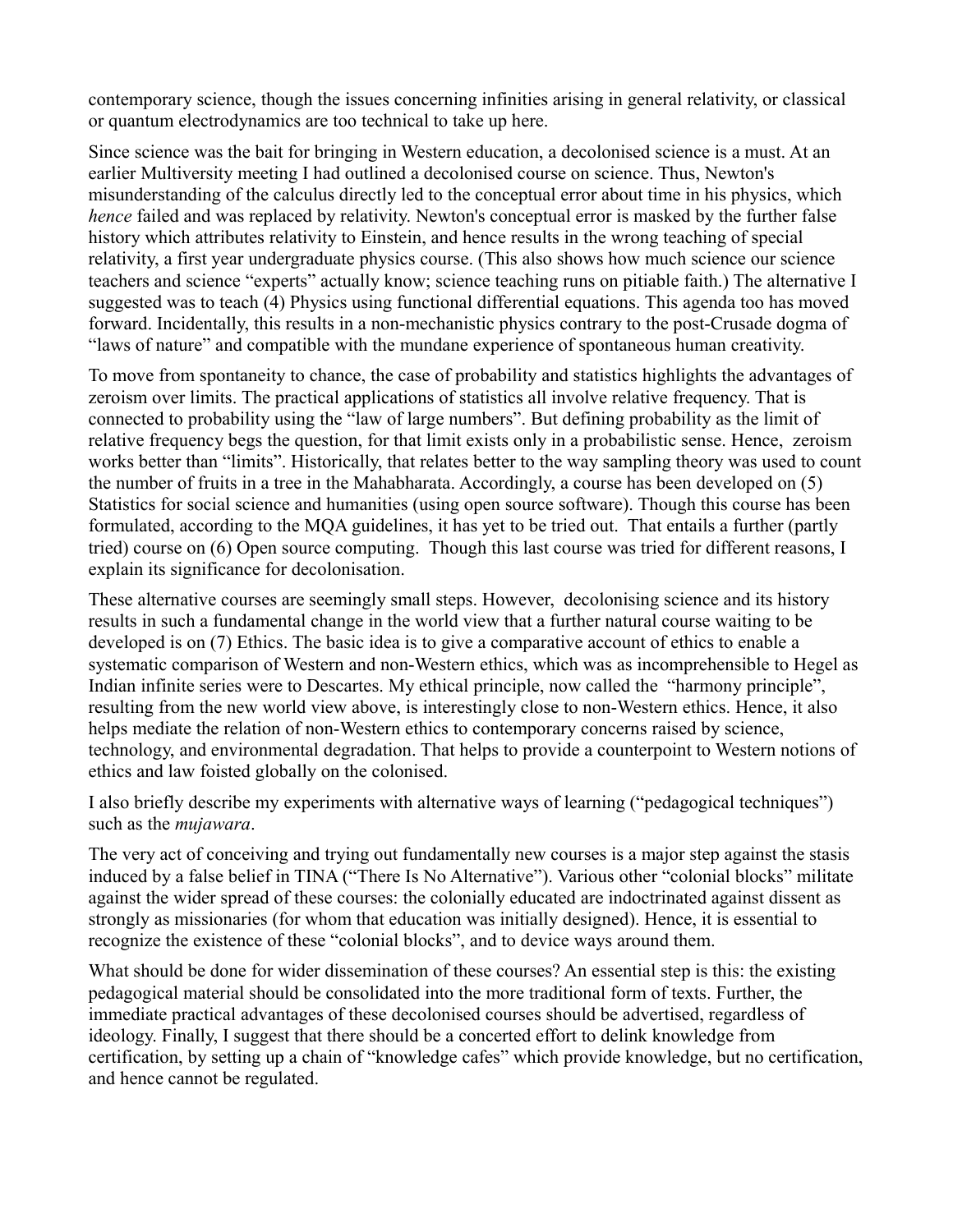### **Background**

The previous Multiversity meetings have resulted in some important initiatives. At the meeting on "Academic imperialism" in Tehran<sup>[1](#page-2-0)</sup> it emerged that since colonisation began with a false history of science, and a correspondingly bad philosophy of science, decolonisation must commence by rectifying that.<sup>[2](#page-2-1)</sup> A subsequent international workshop at  $AiU$ ,<sup>[3](#page-2-2)</sup> and some sundry public debates,<sup>[4](#page-2-3)</sup> led to an alternative course in the history and philosophy of science. This was planned to be fundamentally different from any such course being taught in a Western university. I taught this course successfully at AiU for two semesters to an interesting international mix of students from over 50 countries (most of them poor students from former colonies).<sup>[5](#page-2-4)</sup> Students quickly grasped the emancipatory nature of this course, as opposed to the enslaving nature of courses in their past experience with colonial education. They were greatly enthused by the clarification of their initial doubts, and demanded more. Accordingly, a second course on HPS2 was designed to fill in many gaps in the first course, and this too was successfully taught.<sup>[6](#page-2-5)</sup> A video interview by Claude Alvares with the students of the course is posted on the Multiversity site.<sup>[7](#page-2-6)</sup>

Now, the beginnings of colonial education are attributed to Macaulay's infamous Minute of 1[8](#page-2-7)35.<sup>8</sup> However, the real reason for spreading Western education were more frankly articulated by Macaulay only in his 1847 speech to the British parliament.<sup>[9](#page-2-8)</sup> There, he anticipated Marx that a spectre of revolution was haunting Europe. But he said education is the cheapest way to exorcise that spectre and suppress future revolts. How does education suppress revolts? The "education" to which Macaulay referred was church education, for at that time European education was still the monopoly of the church. Beginning with the university of Bologna, during the Crusades, this church system of education was designed to breed indoctrinated missionaries with intense loyalty to and great respect for Western authority. Not surprisingly, those are also the two characteristics that the colonially educated still have. And, by a curious coincidence, which has gone unnoticed, the entry of colonial education in India in a big way coincided with the suppressed revolt of 1857.<sup>[10](#page-2-9)</sup>

<span id="page-2-0"></span><sup>1</sup> Sue-san Ghahremani Ghajar and Seyyed-Abdolhamid Mirhosseini ed., *Confronting Academic Knowledge*, Iran University Press, Tehran, 2011.

<span id="page-2-1"></span><sup>2</sup> C. K. Raju, *Ending Academic Imperialism: a Beginning*, Citizens International, Penang, 2011. Draft at [http://multiworldindia.org/wp-content/uploads/2010/05/ckr-Tehran-talk-on-academic-imperialism.pdf.](http://multiworldindia.org/wp-content/uploads/2010/05/ckr-Tehran-talk-on-academic-imperialism.pdf) Also, [http://www.youtube.com/watch?v=zdvgH4gByfk&feature=related.](http://www.youtube.com/watch?v=zdvgH4gByfk&feature=related)

<span id="page-2-2"></span><sup>3</sup> Curriculum Development Workshop, Albukhary International University, May 2011. See various links at [http://ckraju.net/blog/?p=73.](http://ckraju.net/blog/?p=73)

<span id="page-2-3"></span><sup>4</sup> For example of a public debate in USM over the curriculum with a preacher, trained in divinities, but given a PhD in history and philosophy of science, which enabled him to turn the classroom into a pulpit, see the minutes posted at [http://ckraju.net/usm/Psc-minutes.html.](http://ckraju.net/usm/Psc-minutes.html)

<span id="page-2-4"></span><sup>5</sup> A photo of the students and links to the curriculum in MQA format are at [http://ckraju.net/blog/?p=89.](http://ckraju.net/blog/?p=89) The prepared slides for the lectures are also posted online.

<span id="page-2-5"></span><sup>6</sup> Details of HPS2 curriculum are posted at [http://ckraju.net/hps2-aiu/HPS-2-syllabus.pdf.](http://ckraju.net/hps2-aiu/HPS-2-syllabus.pdf)

<span id="page-2-6"></span><sup>7</sup> The videos are posted on the Multiversity site in five parts at [http://tvmultiversity.blogspot.in/2014/02/c-k-raju](http://tvmultiversity.blogspot.in/2014/02/c-k-raju-interviewed-by-claude-alvares.html)[interviewed-by-claude-alvares.html.](http://tvmultiversity.blogspot.in/2014/02/c-k-raju-interviewed-by-claude-alvares.html)

<span id="page-2-7"></span><sup>8</sup> T. B. Macaulay, "Minute on Education", 1835. The Minute may be found online on many sites, such as [http://www.languageinindia.com/april2003/macaulay.html.](http://www.languageinindia.com/april2003/macaulay.html)

<span id="page-2-8"></span><sup>9</sup> T. B. Macaulay, Speech to the House of Commons, 18 April 1847. *Miscellaneous Writings and Speeches of Lord Macaulay*, vol. IV, Speeches of Lord Macaulay, http://www.gutenberg.org/files/2170/2170-h/2170-h.htm#2H 4\_0031.

<span id="page-2-9"></span><sup>10</sup> C. K. Raju, "Education as counter-revolution" Comment published in *Frontier Weekly*, 1 Aug 2013. A slightly edited version was later republished as "Church and Education: Decolonising the hard sciences". [http://frontierweekly.com/articles/vol-46/46-7/46-7-Decolonising%20Hard%20Sciences.html.](http://frontierweekly.com/articles/vol-46/46-7/46-7-Decolonising%20Hard%20Sciences.html)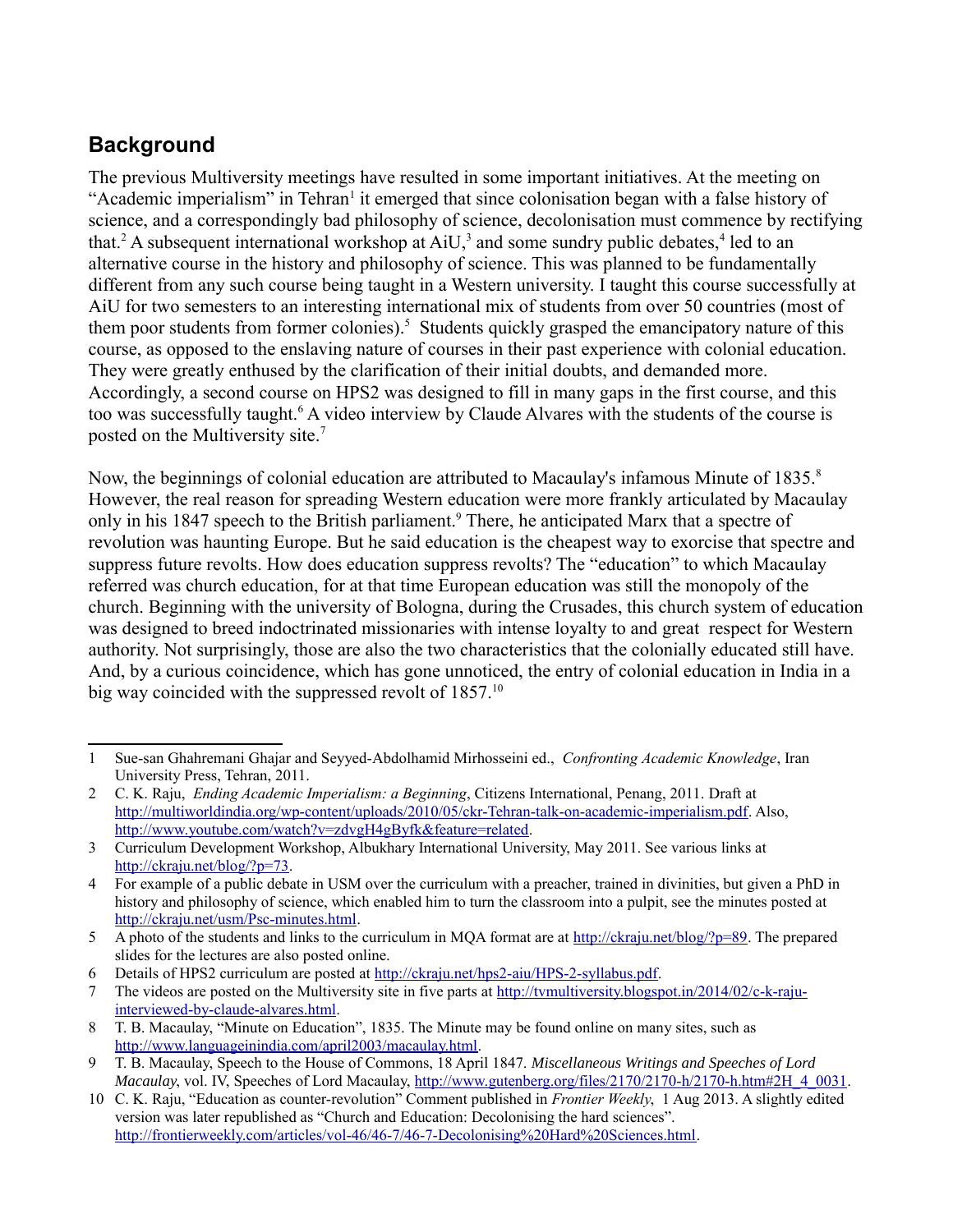However in his 1835 Minute on Education, Macaulay said not a word about the counter-revolutionary nature of Western education. Instead he harped only on the "immeasurable superiority" of the West in sciences as the reason to bring in Western education. Curiously, that (Western) science actually came to India through church institutions. Some of those institutions are prominent to this day in undergraduate scientific education, such as St Stephen's college Delhi, St Xavier's, Mumbai, or Loyola college Chennai etc. That church-state alliance, at the root of colonialism, in Asia and Africa, seems to have gone unnoticed for two centuries. The recognition of the church role in bringing science education in the colonies also presents us with an interesting paradox. Thus, the colonially educated mostly all blindly believe the story that science and religion are at war.<sup>[11](#page-3-0)</sup> Why, then, did the church bring science to the heathen? To commit harakiri?

From another angle, post-revolutionary societies whether in Iran or in the Soviet Union, or China came under intense economic and military pressure. The quick development of science and technology seemed the natural answer to both pressures. This required extensive spread of mathematics and science education which was available ready-made only from the West. Just as Macaulay had argued in 1835, and as Malaysians, for example, are still arguing today, education *hence* required the English language. No one doubts that the English language brought along with it a huge cultural baggage. However, it went unnoticed, even in Iran, that even mathematics and science came along with ideological and religious baggage. What is nevertheless manifest is this: Western education, whether in Iran, or China, or India, even in math and science, somehow breeds loyalty to the West. The most pro-Western people are the university educated.

The colonised all fell for the story that mathematics and science are universal. They did not apply commonsense or even raise the obvious doubt: if math and science are universal they ought to have originated universally, and not only or mainly in the West. Conversely, something which developed only or mainly in one culture is bound to be culturally biased.

For example, the very first lesson in school science today (on Newton's "laws") slips in the belief that science is about "eternal laws of nature". That belief in "eternal laws of nature" is not a scientific or refutable belief. But it is part of Crusading church dogma: Aquinas who knew God well, claimed in his *Summa Theologica* that God controls the world through "eternal laws of nature". This dogma is a superstition for it is contrary to our repeated mundane experience that *we* create (a tiny bit) of the future world. This dogma/superstition about "laws of nature" is certainly not universal. Aquinas' theology differs fundamentally from, say, the Islamic belief that Allah continually creates the world afresh at each instant, and creates smoke with fire only out of habit and not causal necessity.

Slipping in this dogma along with the first lesson in science has the following consequence: it permits the authority of science to be used to attack Islam, as analysed in depth in my talk on "Islam and science".<sup>[12](#page-3-1)</sup> Sadly, the easy (but unconvincing) response of the Western educated is to try to preserve status quo by seeking an apologia which plays on the precise meaning of terms like "law" and "causality", a meaning easily confounded in translation. Such apologias appeal especially to the gullible who have swallowed the story that mathematics and science are universal and *also* the story that Western mathematics is different but "superior". The correct way out is to acknowledge the

<span id="page-3-0"></span><sup>11</sup> It is amazing how often this claim is based on just one story, that of Galileo, from 500 years ago, and the story-believer is generally unacquainted with the details of the case beyond the story line.

<span id="page-3-1"></span><sup>12</sup> C. K. Raju, "Islam and Science", Keynote address at International Conference on *Islam and Multiculturalism,* Univ. of Malaya. In *Islam and Multiculturalism: Islam, Modern Science, and Technology*, ed. Asia-Europe Institute, University of Malava, and Organization for Islamic Area Studies, Waseda University, Japan, 2013, pp. 1-14. [http://ckraju.net/hps](http://ckraju.net/hps-aiu/Islam-and-Science-kl-paper.pdf)[aiu/Islam-and-Science-kl-paper.pdf.](http://ckraju.net/hps-aiu/Islam-and-Science-kl-paper.pdf)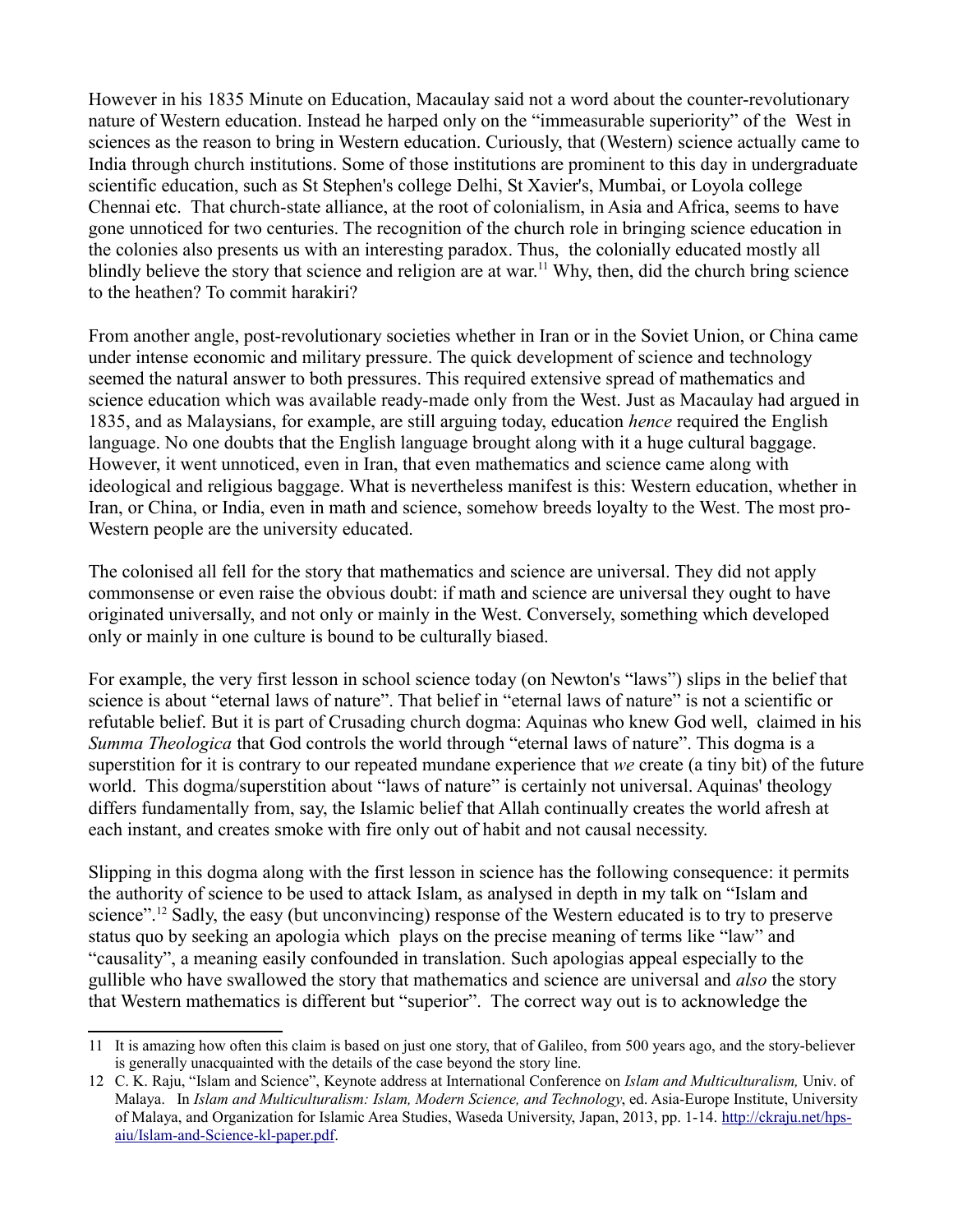existence of that religious baggage, in Western science, and to get rid of it by constructing a nonmechanistic science, in accord with mundane experience.

Similarly, the ideological baggage in mathematics is present even at the level of  $2+2=4$ . That ideological baggage works against *all* Indian schools of thought (Nyaya, Samkhya-Yoga, Bauddha, Jaina, Lokayata) as also Islam. Thus, all these schools accept the *pratyaksa* or empirical as a means of proof (*pramana*), like *tajurba* in Islam. Such proofs were also used in non-Western mathematics.[13](#page-4-0) However, empirical proofs are rejected as "inferior" by Western mathematics. That belief dates back to the Platonic deprecation of the empirical, but later came to be grounded in a dogma of Crusading rational theology. On that dogma, God cannot create an illogical world, but can otherwise create the facts of his choice. That is, logic binds even God, but facts do not. Therefore the Western belief that logical proofs are "superior" to empirical proofs. In the characteristically confused way of those steeped in dogma, Western theologians like Aquinas and Kant failed to ask: *which* logic? Kant founded an entire philosophy on the parochial belief that logic is universal, when, in fact, logic is neither culturally universal (e.g. Buddhist logic of *catuskot*i or the Jain logic of *syadavada*) nor empirically certain (e.g. quantum logic). $^{14}$  $^{14}$  $^{14}$ 

This, incidentally brings out a key difference between metaphysical Western mathematics which rejects empirical proofs, and Indian *ganita* or Arabic *hisab*, which accept empirical proofs. That shows that mathematics is not, in fact, universal, but that one (metaphysical) form of mathematics was wrongly declared "superior", globalised, and thus made normatively universal. This is a key aspect of the HPS-2 course.

In that globalised (but non-universal) mathematics, even a simple proposition like  $2+2=4$  brings in the metaphysics of infinity by the backdoor. Thus, the proof of that simple proposition  $2+2=4$  in formal mathematics typically involves Peano's axioms. Those axioms bring in the metaphysics of infinity by the backdoor: that is most easily seen from the fact that a computer can never do Peano arithmetic. That metaphysics of infinity is aligned to church dogmas about eternity, although this connection is difficult to explain to those who know neither.<sup>[15](#page-4-2)</sup>

That ignorance is not accidental. Colonial education deliberately kept the vast majority mathematically and scientifically illiterate. This way they cannot even *understand* what dissenters have to say. They are forced to be dependent on authority, and are indoctrinated to trust only Western authority. Lack of understanding on one hand, and fear of Western authority on the other reduces them to silence or apologias. Anyway, the fact is that most people never learnt *why* 2+2=4 according to the present-day formal mathematics taught in our schools and colleges. Hence, they find it hard to spot that ideological baggage in hard sciences, though it is easier to spot in social sciences.

Since colonial education was brought in by appealing to science, the decolonisation of mathematics and science is a must for decolonisation to succeed. How to decolonise math and science? This was outlined in my talk at the Multiversity meeting in Penang on decolonising our universities.<sup>[16](#page-4-3)</sup> This was also taken up in a preliminary way in the decolonised HPS courses. While the HPS-1 course

<span id="page-4-0"></span><sup>13</sup> C. K. Raju, "Computers, Mathematics Education, and the Alternative Epistemology of the Calculus in the YuktiBhâsâ", *Philosophy East and West*, **51**:3 (2001) pp. 325–362. [http://ckraju.net/papers/Hawaii.pdf.](http://ckraju.net/papers/Hawaii.pdf)

<span id="page-4-1"></span><sup>14</sup> For a quick account, see my article on "logic" in the Springer *Encyclopedia of Non-Western Science, Technology and Medicine,* ed. Helaine Selin. The article is also posted at [http://ckraju.net/papers/Nonwestern-logic.pdf.](http://ckraju.net/papers/Nonwestern-logic.pdf)

<span id="page-4-2"></span><sup>15</sup> C. K. Raju, "Eternity and infinity" (to appear in American Philosophical Association Newsletter). Uncorrected draft posted online at [http://ckraju.net/papers/Eternity-and-infinity.pdf.](http://ckraju.net/papers/Eternity-and-infinity.pdf)

<span id="page-4-3"></span><sup>16</sup> C. K. Raju, "Decolonising math and science", in: *Decolonising the University*, ed. Claude Alvares and Shad Faruqi, USM and Citizens International, 2012, pp. 162–195. [http://ckraju.net/papers/decolonisation-paper.pdf.](http://ckraju.net/papers/decolonisation-paper.pdf)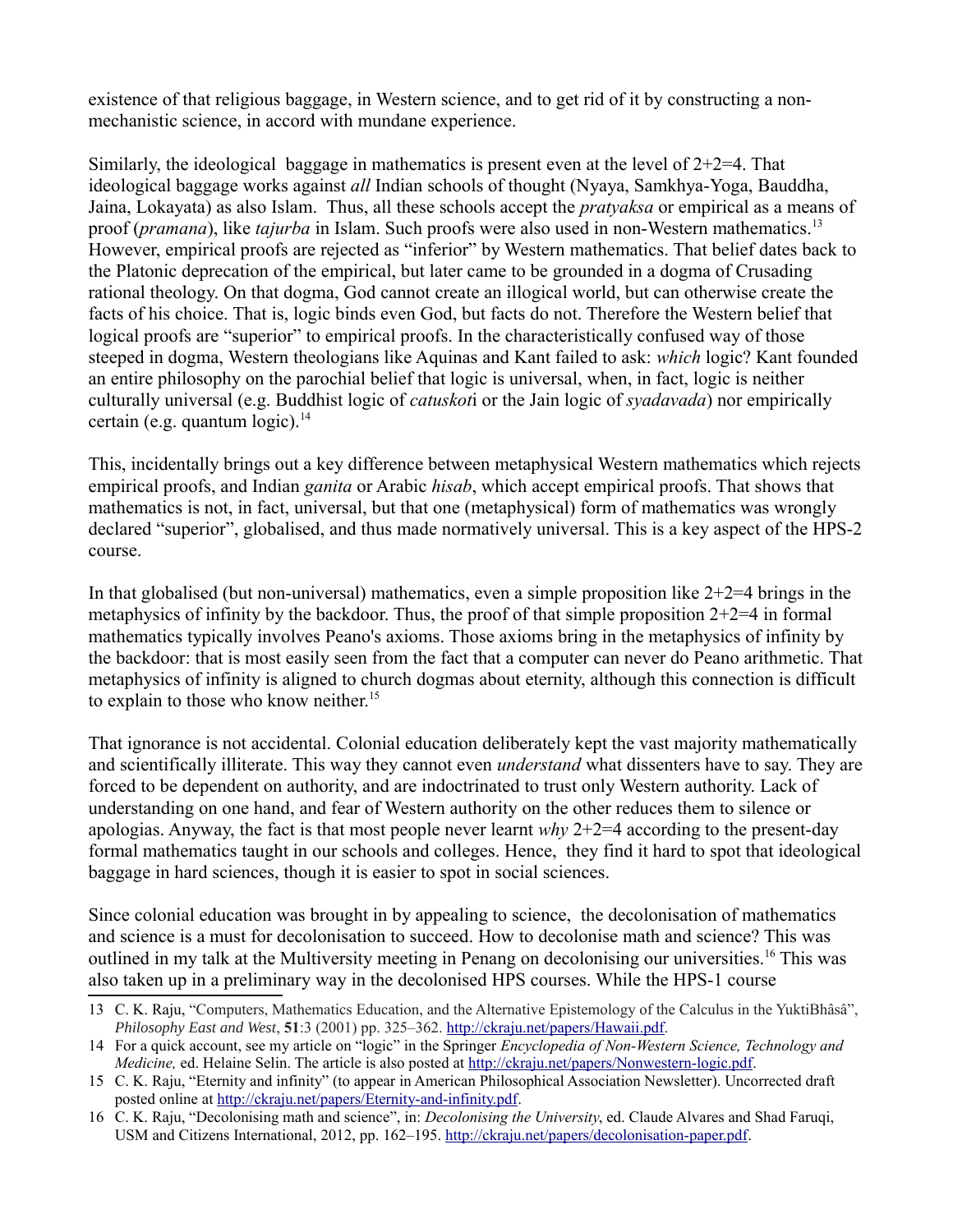emphasized the falsehoods in the Western history of science, the HPS-2 course took up some of the above issues to point out that the Western philosophy of mathematics and science is culturally loaded, and results in (ideologically) Western math and science which must be changed.

#### **The experience of the HPS courses**

A common doubt which emerged in relation to the critique of Western math and science was this: "it works". The simple answer is to point out about decolonised math and science that "it works better". This answer, however, is hard to explain to colonised minds who did not notice that the education, brought to them by dangling the carrot of science, in fact miseducated the vast majority into scientific illiteracy, and the rest into blind acceptance of Western authority. But the students of the HPS courses were game to check for themselves the claim that "it works better" by voluntarily taking on the decolonised calculus course outside their normal study hours.

"No package deal", that was the other answer to "it works". Western science education serves a dangerous cocktail of practical value and religious propaganda. Therefore, it is necessary to separate what works (the practical value) from what does not (the ideology and metaphysics). Such a critical rejection of Western math and science presupposes a proper understanding of it, blocked by colonial education.

What the experience of the HPS courses brought out is this. The colonially-educated-hencemathematically-illiterate can better understand the project of decolonising math through corrected history. Thus, almost all school-level math (arithmetic, algebra, trigonometry, calculus, and probability) went to Europe from India, initially via Baghdad (al Khwarizmi's Hisab al Hind, and Al jabr wa'l muqabala), and Cordoba, then via Toledo (trigonometry) and Florentine merchants (algorismus). Later on calculus and probability were taken direct to Europe from Cochin, by Jesuits who translated Indian texts in the 16<sup>th</sup> c. in their Cochin college on the Toledo model. This corrected history also points out the non-textual evidence (numerals, calendar) that early Greeks and Romans were mathematically backward, and did little beyond acting as conduits for African mystery geometry.

Certainly, it is important to keep reiterating the true origins of math and science just to puncture Western self-glorification. That is important because it was the soft power derived from that selfglorification which was used to bring in Western education as "superior", and thus stabilise colonial rule. The HPS-1 course emphasized this aspect by refuting the stock Western formula of Wikipedia that "All science was first done by Greeks, and then in the renaissance". It pointed out that stories of Greek origins are pure bunkum with nil evidence in favour and plenty of counter-evidence in disfavour, and used by racist historians to cover up the African and Persian origin of Greek knowledge. It also presented arguments that the renaissance is a fake construct (for there was never an earlier naissance), and explained how that fake construct was used to cover up the huge post-Crusade import of knowledge by the West from Arabs, Indians, and Chinese. It emphasized the foolishness of the colonised in believing those stories of Western self-glorification without once checking the facts themselves in two centuries. Indeed, cross-checking the Western history of science is still a taboo, as evinced by the continued absence of any such effort in our universities (except through Western stooges).

However, apart from the issue of false glorification, emphasized in HPS-1, there are important epistemic issues which were taken up in the HPS-2 course. The less obvious aspect of this corrected history is that it highlights the numerous problems that the import of knowledge created for the church-dominated West. This Western "time of troubles" in math started right from pope Sylvester's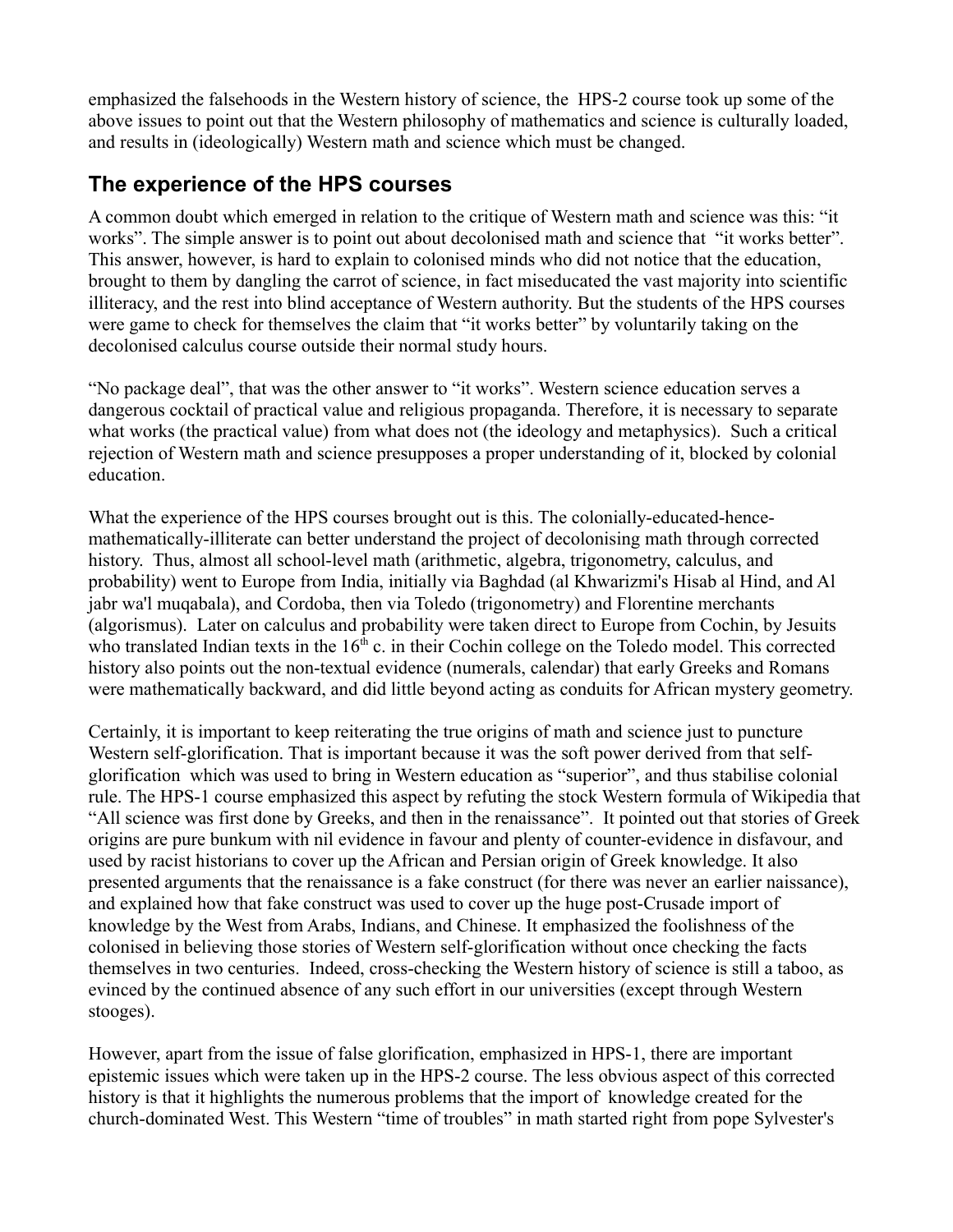import of arithmetic which brought in the mysterious zero. (The very word zero derives from sifr or cypher, which literally means mysterious code.) These specifically Western problems with math lasted for about a thousand years and were exacerbated by the import of the infinite series of the Indian calculus.

#### **Decolonised math**

These infinite series were of great practical value (in solving the European problem of navigation, concerning loxodromes, latitude, and longitude). The solution of all these problems required accurate "trigonometric" values, and those infinite series were used to obtain the then-most accurate trigonometric values (accurate to about 9 decimal places). Hence, infinite sums could not just be discarded. However, the idea of an infinite sum created a major problem for the West with its religious view of mathematics as "perfect" or "eternal truth", since Plato. That belief was based on sympathetic magic, that mathematics contains eternal truths since it arouses the eternal soul (and hence enables mathesis or the soul recollecting the knowledge of its previous lives). The belief was founded on a notion of soul cursed by the post-Nicene church in the  $6<sup>th</sup>$  c. Curiously, however, despite the later-day curse on that notion of soul, accepted by early Christianity, this view of mathematics as eternal truth was retained by post-Crusade schoolmen to support their theology of reason. They thought mathematics has eternal truths since it is the language (of reason) in which God wrote the supposed "eternal laws of nature". In sharp contrast, Indian mathematics (*ganita*) accepted mathematics as noneternal (*anitya*) and imperfect (*savisesa*, with some error) since the days of the *sulba sutra*.

Eventually, the West "understood" those Indian infinite series in a "perfect" way using an elaborate

378 PROLEGOMENA TO CARDINAL ARITHMETIC [PART II  $*56.101.$   $\vdash$  :  $R \epsilon \dot{2}$ ,  $\equiv$  ,  $D$ <sup>c</sup> $R$ ,  $(I<sup>c</sup>R$ <sub>ε</sub> 1 Dem.<br> $+.*55.16.*11.11.341.5$ <br> $+.(5x, y)$   $R-x+y=1$  $f(x,y) = x \int y = x(x, y) \cdot D^2 R = t^2 x \cdot G^2 R = t^3 y$ ;<br> $f(x) = x \int x dx$ ,  $f(x) = x \int x dx$ ,  $f(x) = x \int x dx$ ,  $f(x) = x \int x dx$ =  $(gx)$ .  $D^t R = t^t x$  :  $(gy)$ .  $D^t R = t^t y$  :<br>=  $D^t R$ ,  $D^t R = t^t x$  :  $(gy)$ .  $D^t R = t^t y$  :  $[*11.54]$  $[*113+]  
[*521] = :  
+.(1).*56.1.5+. Prop$ \*56.102.  $\mathbf{F} \cdot \dot{2} = \mathbf{D}^{\epsilon} \cdot 1 \cdot \mathbf{D}^{\epsilon} \cdot 1$  $Dem.$  $+$ .  $*56.101. *37.106.$  $F: Re\dot{2} = R \epsilon \check{D}^{\prime\prime} 1 \cdot Re \check{U}^{\prime\prime} 1$ .  $[*22.33] \equiv R \epsilon \check{D}$ "1 ^ $\check{d}$ "1 :  $D \vdash P$ . Prop \*56.103.  $F: Re\{2.5.91R$  $Dem.$  $+$ .\*56.101.2 $+$ : $Re\{2.2.2P^cRe1.$  $[*52.16]$  $5.91D'R.$ <br> $5.91R.5+Prob$  $[*33.24]$ **\*56.104.**  $\vdash$  :  $R \in 0_r$ ,  $\equiv$  .  $R = \Lambda$  [(\*56.03)] **\*56.11.**  $\mathsf{F}: R \in 2, \mathsf{F}: (\mathbb{Z}x, y) \cdot x + y \cdot R = x \downarrow y \quad [\ast 20.3 \cdot (\ast 56.02)]$ **\*56.111.**  $\vdash$  :  $R \cdot 2_r \cdot \equiv$  .  $D^t R$ ,  $\mathbf{d}^t R \cdot 1$  .  $D^t R \cap \mathbf{d}^t R = \Lambda$ Dem.<br> $+$ . \*51.231. \*55.16. D  $\therefore x+y \cdot R = x \downarrow y$ .  $\equiv .t'x \wedge t'y = \Lambda \cdot D'R = t'x \cdot G'R = t'y$ <br>
[\*13.193]  $\equiv .D'R \wedge G'R = \Lambda \cdot D'R = t'x \cdot G'R = t'y$ <br>  $\vdash .(1) \cdot *56.11 \cdot *11.11.341 \cdot >$  $(1)$  $F:(1.45) = 1.925011.481112941.$ <br>  $F: R \cdot 2, -1: (3x, y) \cdot D'R \wedge (1'R = \Lambda \cdot D'R = t'x$ ,  $(1'R = t'y;$ <br>  $[41145] = 1.9'R \wedge (1'R = \Lambda \cdot (3x, y) \cdot D'R = t'x$ ,  $(1'R = t'y;$ <br>  $[41145] = 1.9'R \wedge (1'R = \Lambda \cdot (3x), D'R = t'x;$   $(3y), (1'R = t'z;$ <br>  $[4621] = 1.9'R \wedge (1'R = \Lambda \cdot D'R, ($  $*56.112.$   $\vdash:$   $Re\ 2,$ .  $\equiv$  .  $D'R, G'R \in 1$ .  $C'R \in 2$ Dem.  $+ .*56.111.*54.43.$  $\,\vdash\colon\!R\,\epsilon\,2_{r}$  ,  $\equiv$  ,  ${\rm D}^{\epsilon}R, {\rm T}^{\epsilon}R\,\epsilon\,1$  ,  ${\rm D}^{\epsilon}R$   $\cup$   ${\rm T}^{\epsilon}R\,\epsilon\,2$  .  $[\ast 33\cdot 16] \equiv \cdot D^{\epsilon}R, \nonumber \\ {\bf (I}^{\epsilon}R\;\epsilon\; {\bf 1} \;.\; C^{\epsilon}R\;\epsilon\; {\bf 2} \;:\; {\bf 3} \vdash \;.\; {\rm Prop}$  $*56.113. + .2_r = 2 \cdot 0$   $\check{C}^{44}2$ Dem.<br>  $+ .*56 \cdot 112 \cdot 101 \cdot 3 + : R \cdot 2, . \equiv . R \cdot 2 \cdot C \cdot R \cdot 2.$  $[*37.106.*33.122]$  =  $\mathbb{R}e\stackrel{\circ}{2} \cdot \mathbb{R}e\stackrel{\circ}{2}^{\prime\prime}2$ .  $\equiv$   $\bm{R} \bm{\epsilon} \hat{\bm{2}} \bm{\wedge} \vec{C}$ <sup> $\bm{Q}$ </sup> $\bm{\epsilon}$  :  $\bm{\epsilon}$  + . Prop  $[*22.33]$ 

metaphysics of infinity, closely related to the Western theology of eternity. Of course, this was accompanied by the usual myth-making and distortion of history. The imported infinite series were given names like "Leibniz" series or "Gregory" series. The original mathematics, packaged under a coating of church metaphysics, and fraudulent history, was then returned and globalised during colonialism by the simple artifice of declaring it "superior". What exactly was "superior" about it?

This Western metaphysics added nil to the practical value of math, but it made simple math enormously complicated: Russell and Whitehead needed 378 pages to prove  $1+1=2$ , which proof obviously adds nothing to the practical value of elementary arithmetic. The mere statement of that proof is meaningless gibberish for most people, including trained formal mathematicians (see figure). But, of course, those taught to believe they are

*Fig. 1. The perils of "perfection": Whitehead and Russell's proof of 1+1=2 in Principia.*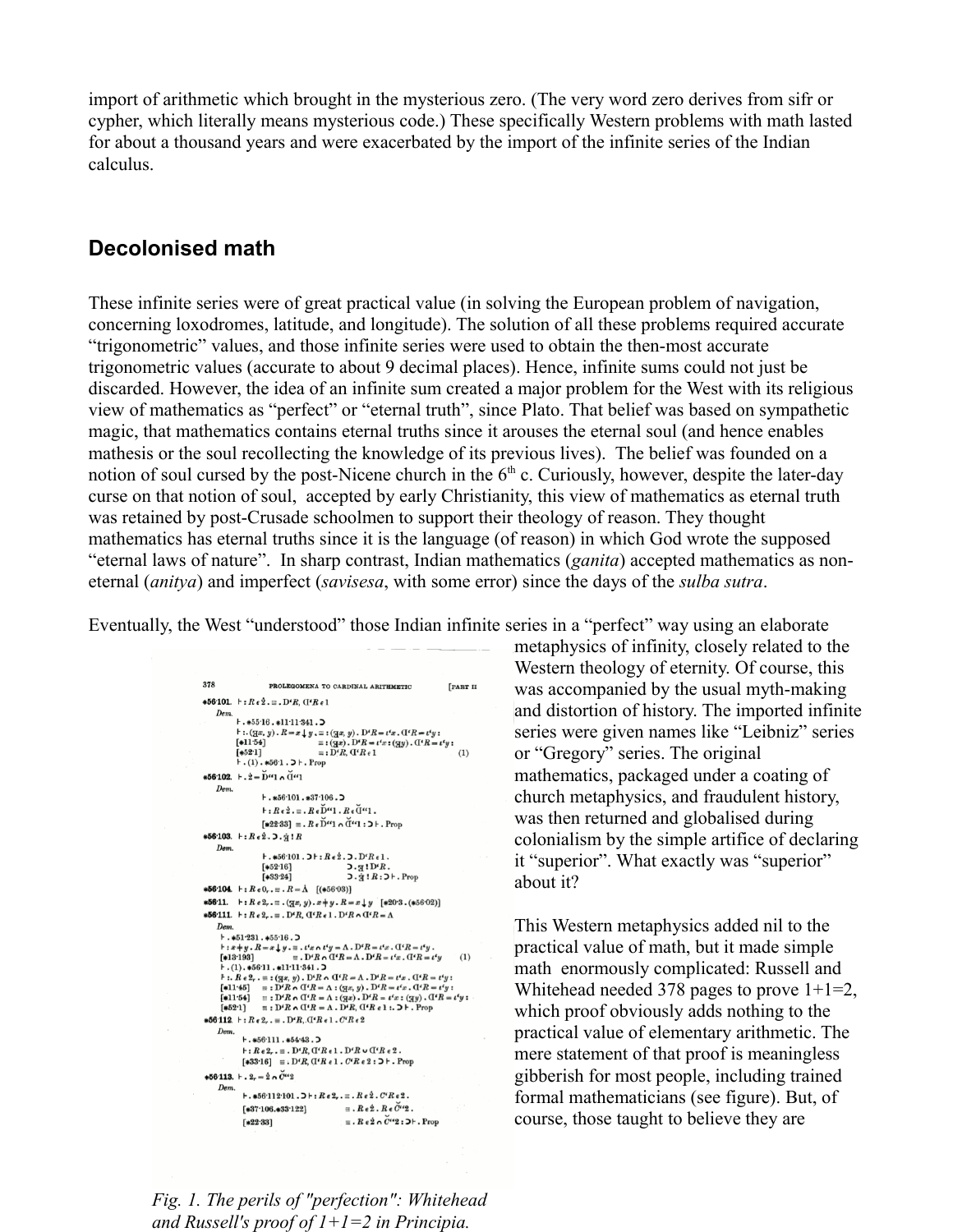inferior and to idolise glorified Western figures of authority find it hard to come out and say that what looks like gibberish is, in fact, gibberish, and worth nothing.

From this corrected historical perspective, the simple method of decolonising math is to abandon that Western metaphysics as inferior, since so hopelessly complex and of nil practical value. The simple alternative is just to revert to the way that math actually developed historically. This cleanly separates what "works" (the practical value, which is of non-Western origin) from what does not (the Western metaphysics), while also identifying what "works against" the colonised (false history, bad philosophy). We can therefore avoid the package deal of (ideologically) Western mathematics, with its false claims of superiority, and simply retain the practical value which is non-Western in origin.

While the West has for long crowed about its superiority, the fact is that the West never comprehended the sophisticated philosophy used by Indians to sum infinite series. A reverse racist would say this shows that white-skinned people were intellectually inferior, and harp on it for the next thousand years. However, not being a reverse racist, I will focus on that traditional philosophy, which I have recast as zeroism. One advantage of zeroism is that it allows us to use numbers as in their natural-language understanding through empirical referrants. Thus, when we refer to 2 dogs, or 2 cats, or 2 oranges, we do not thereby mean to assert that the two dogs are identical, but only that the differences between them can be discarded as irrelevant to the context. The happy result of zeroism is that everyone overnight becomes mathematically literate!

**Decolonised math works better:** zeroism also provides an understanding of calculus superior to that provided by the "limits" of university-text calculus or mathematical analysis. For example, that Western technique of metaphysically summing infinite series fails for the case of probability (relative frequency converges to probability only in the sense of probabilistic convergence, or convergence in measure; hence defining probability as the probabilistic limit of relative frequency begs the question of what probability is.) Again, instead of the Western metaphysics of the continuum (or formal real numbers), wrongly regarded as essential for the calculus, the non-Western technique used the "non-Archimedean" arithmetic of unexpressed fractions (rational functions). This improves on university-text calculus especially in applications to science.<sup>[17](#page-7-0)</sup>

Thus, physics is today formulated using differential equations. Those equations make sense only if the derivatives they involve make sense. On university-text calculus (or calculus with limits) a differentiable function must be continuous. So, the mere act of writing down the equations of physics presupposes that all variables entering into those equations are continuous. There are, however, many situations where that is manifestly not the case. For example, the explosion of a firecracker or a bomb (or the passage of a supersonic plane) all result in a shock wave, across which there are sudden or discontinuous changes in variables like pressure, temperature etc. representing the state of air. In classical fluid mechanics it is possible to suppose that these continuum variables are statistical averages: however, that way out is not available in the case of general relativistic shocks, for general relativity lacks a statistical mechanics, and does not relate its continuum description of matter to an underlying description of particles of matter. In these situations, "non-Archimedean" arithmetic, like non-standard analysis, works better while the failure of university-text calculus is manifest, as is the failure of the higher mathematics of Schwartz distributions. There are many other areas of physics, where university-text leads to infinities, as in relativistic singularities, the runaway solutions of classical electrodynamics, or the renormalization problem of quantum electrodynamics. However, I do

<span id="page-7-0"></span><sup>17</sup> For a quick account, see C. K. Raju, "Retarded gravitation theory" in: Waldyr Rodrigues Jr, Richard Kerner, Gentil O. Pires, and Carlos Pinheiro (ed.), *Sixth International School on Field Theory and Gravitation*, American Institute of Physics, New York, 2012, pp. 260-276. [http://ckraju.net/papers/retarded\\_gravitation\\_theory-rio.pdf.](http://ckraju.net/papers/retarded_gravitation_theory-rio.pdf)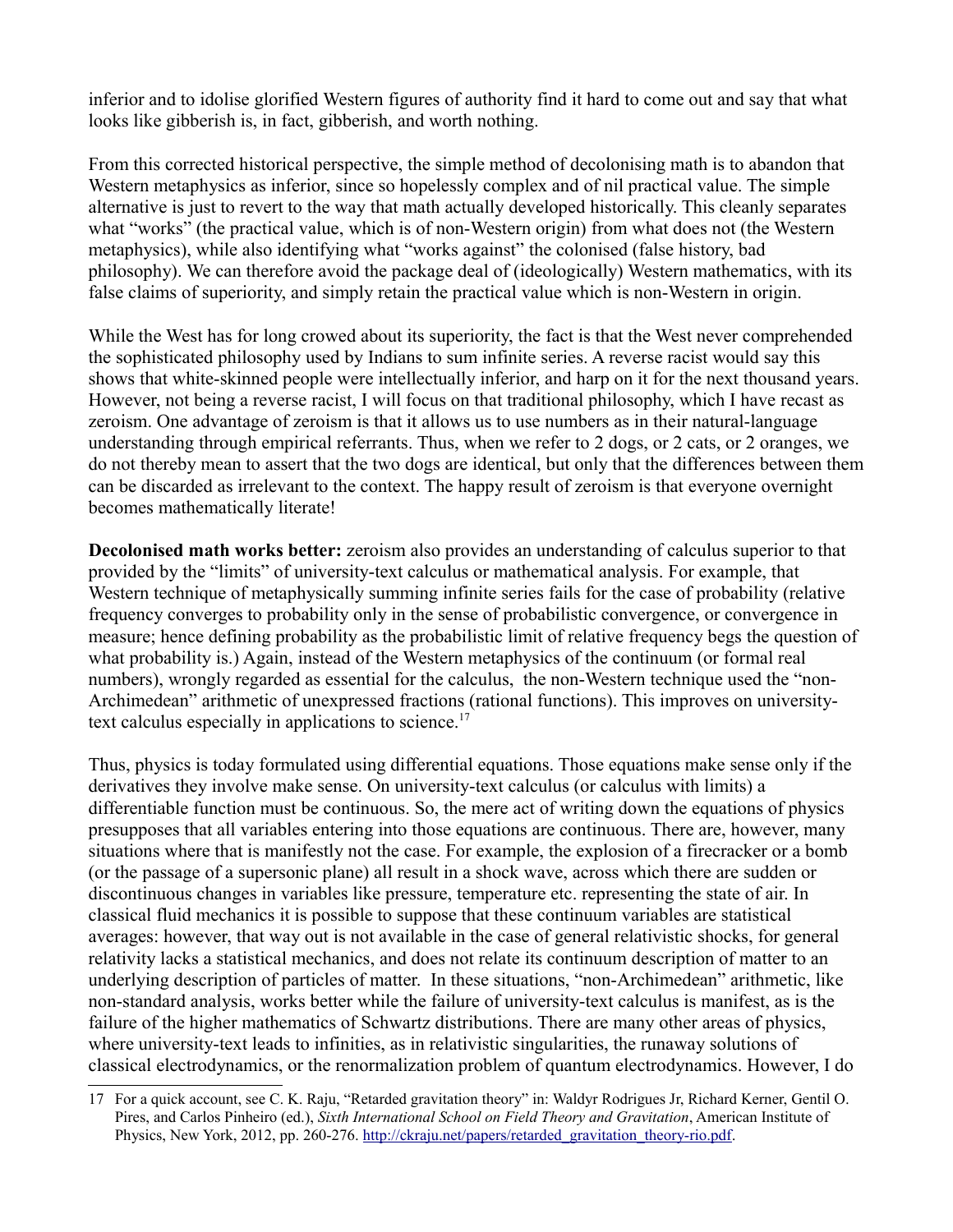not go into that here: the basic conclusion is that discontinuities arise in physics, and cannot be handled by a calculus based on the continuum, whereas they can be handled with "non-Archimedean" arithmetic, so decolonised math works better.

In pedagogical terms, this means that calculus ought to be studied along the lines of Aryabhata as the numerical study of differential equations. Side by side, zeroism is used to reject as *erroneous* the idealist claim of "perfection" in maths (or anything else). Just as zeroism permits the discarding of insignificant differences between oranges, just as it permits the discarding of infinitesimals (with non-Archimedean "unexpressed fractions"), so also it permits discarding small quantities as irrelevant to the problem at hand. This means doing calculus with floating point numbers used on a computer is acceptable. On the other hand, the symbolic manipulations taught in present-day school calculus courses is actually of nil practical value today with the widespread availability of symbolic manipulation programs like Maxima. This makes math easy since the contents of a fat calculus text of 1250 pages (in three columns and fine print) can be effectively taught in a week as has been demonstrated<sup>[18](#page-8-0)</sup> (now with 8 groups across 5 universities, in 3 countries). The decolonised course on calculus has been called "Calculus without Limits".

This decolonised math not only enhances the practical value of math, in its applications to science, it not only makes math easy, it enhances the practical abilities of the students since it enables them to solve harder problems, such as the "exact" solution of the simple pendulum using Jacobian elliptic functions.<sup>[19](#page-8-1)</sup>

What remains to be done is this. A text must be prepared for this decolonised math course, though pedagogical materials are ready.[20](#page-8-2) (A similar requirement of preparing a pedagogical text applies also to the HPS1 and HPS2 course, pedagogical materials for both of which are also ready.[21](#page-8-3)) While the idea of a fluid course, responsive to immediate student needs, is a good one, it is not appropriate to the wider dissemination of these courses. Educational administrators expect something more solid, and less fluid, which can be held in the hand, and flipped through! Mainstream teachers are not always wellenough versed with the topic, so the inquisitive student needs a ready source as a backup.

Further, the practical advantages of the courses must be advertised. The HPS-1 and HPS-2 act as a balm and restore the self-respect of the exploited which was battered for centuries by Western claims of superiority based on an utterly false history. This helps them to stand up to Western oppression. As for decolonised math, the course is particularly useful for scientists, engineers and social scientists all of whom are utterly unconcerned about the exquisite metaphysics of the *Principia* which needs 378 pages to prove  $1+1=2$ .

A further point which emerged from the responses of students, and the responses to my articles in *Dainik Bhaskar* was this. Most people blame themselves; they think that the difficulty they or their

<span id="page-8-0"></span><sup>18</sup> C. K. Raju, "Teaching mathematics with a different philosophy." Part 1: Formal mathematics as biased metaphysics. *Science and Culture* **77** (7-8) (2011) pp. 275-280. [http://www.scienceandculture-isna.org/July-aug-2011/03%20C%20K](http://www.scienceandculture-isna.org/July-aug-2011/03%20C%20K%20Raju.pdf) [%20Raju.pdf.](http://www.scienceandculture-isna.org/July-aug-2011/03%20C%20K%20Raju.pdf) Part 2: "Calculus without Limits", *Science and Culture* **77** (7-8) (2011) pp 281-85, [http://www.scienceandculture-isna.org/July-aug-2011/04%20C%20K%20Raju2.pdf.](http://www.scienceandculture-isna.org/July-aug-2011/04%20C%20K%20Raju2.pdf) Also, "Calculus without limits", paper for 2<sup>nd</sup> People's Education Congress, Homi Bhabha Centre for Science Education, Mumbai, in Proc. [http://ckraju.net/papers/calculus-without-limits-paper-2pce.pdf.](http://ckraju.net/papers/calculus-without-limits-paper-2pce.pdf)

<span id="page-8-1"></span><sup>19</sup> C. K. Raju, "Time, what is it that it can be measured", *Science&Education*, **15**(6) (2006) pp. 537–551. [http://ckraju.net/papers/ckr\\_pendu\\_1\\_paper.pdf.](http://ckraju.net/papers/ckr_pendu_1_paper.pdf)

<span id="page-8-2"></span><sup>20</sup> Since the course was conducted for students at various levels, there are various versions. For a comparison between versions, the pre-test question paper for post-graduates is here. While the course for social scientists is here.

<span id="page-8-3"></span><sup>21</sup> Various versions of this are posted online at .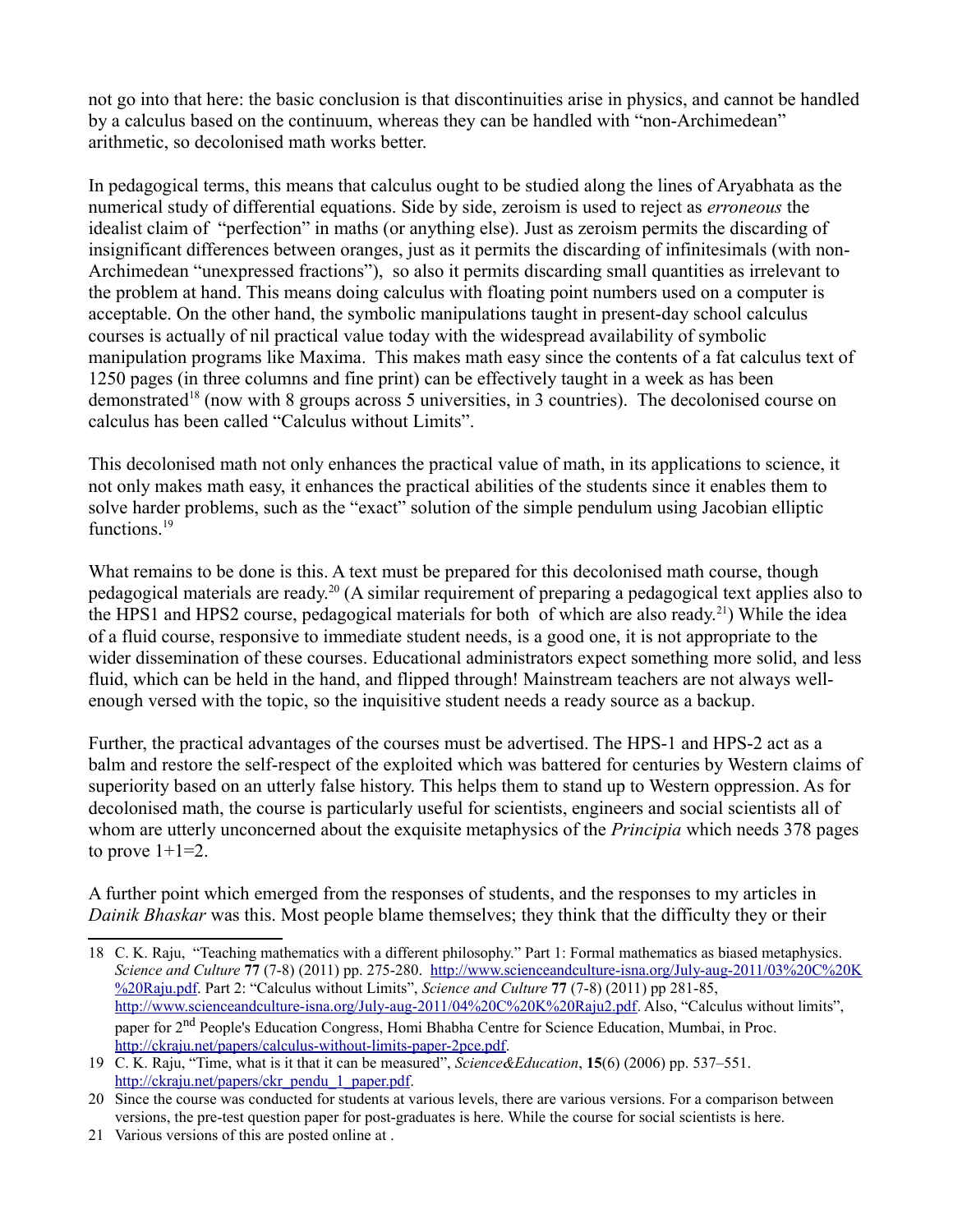progeny have with math is their fault. That is, they regard it as an individual problem, and seek individual solutions. However, I hope have made clear by now that the problem actually lies with the Western misunderstanding of math (passed off as "superior"). Therefore, the solution being offered is a collective solution. Math can be made better and easier, but the right way to do that is to change the present-day math syllabus.

#### **Colonial blocks**

But how to make people understand that? Once again we encounter the "colonial block" which prevents change. To reiterate, colonial education taught faith by enforcing mathematical and scientific illiteracy. People cannot decide of their own knowledge about math teaching; they consult an "expert". On the other hand, colonial education taught great respect for Western "experts" AND non-faith in the non-West. This principle is built into the structure of Wikipedia today: it forces reliance on secondary sources, as a rule. It posits that one must use a reliable source (or RS as they call it). But the tacit rule is that a reliable source is a Western one. If there is a conflict between a Western and a non-Western source, the non-Western source is declared to be not RS and deleted. The implicit belief of billions in the Wikipedia obviously makes it a superb tool for propaganda and impedes decolonisation. The HPS-1 course demonstrated the problems with Wikipedia, but that is obviously not enough.

For example, in a newspaper article I wrote that mathematics derives from mathesis, a religious term, citing Plato and Proclus. The sub-editor consulted Wikipedia, which cites a Western glorifier-cumapologist to claim that mathematics derives from mathema. The point of the apology is the claim that the concerns of Greek math were with science and not, as Plato said, with the soul. The sub-editor did not notice the violence that this word play does to Platonic philosophy. He cited that Wikipedia derivation in the "lift" to my article, presuming that I had made made a mistake, and was not RS, compared to Wikipedia. Presumably he thought he was ensuring more authentic information. This colonial blocks of relying on Western authority, exemplified by Wikipedia, is a technique of mind control which impedes and derails any attempt to challenge Western authority. A task force must be set up to expose Wikipedia.

Of course, the methods of controlling the masses, which Wikipedia reaches, are different from the methods of controlling the knowledgeable, just as capital uses the stick for labour and the bribe for the manager. Systems like the ISI norm put in place by OIC countries ensure the subordination of non-Western academics to Western authority. This systematically ensures that "experts" are selected for their pliability and Western connections. This problem of academic corruption, or of Western stooges masquerading as "experts" in the present-day university system, impedes a collective solution. What is curious is that Wikipedia and the ISI norm are both *systemic* techniques of ensuring the persistence of Western authority, widely sold to the gullible. Non-Western people accept the dishonesty of individuals, but widely failed to understand or even imagine systemic dishonesty.

#### **Statistics**

To move on to other areas, a course has been designed called "Statistics for social science and humanities". (This was done along the MQA guidelines.) Social sciences have long used quantitative statistical tools, and these are increasingly used even in the humanities. For example in the use of statistical analysis to identify the true author of a work. Using the philosophy of zeroism, similar to that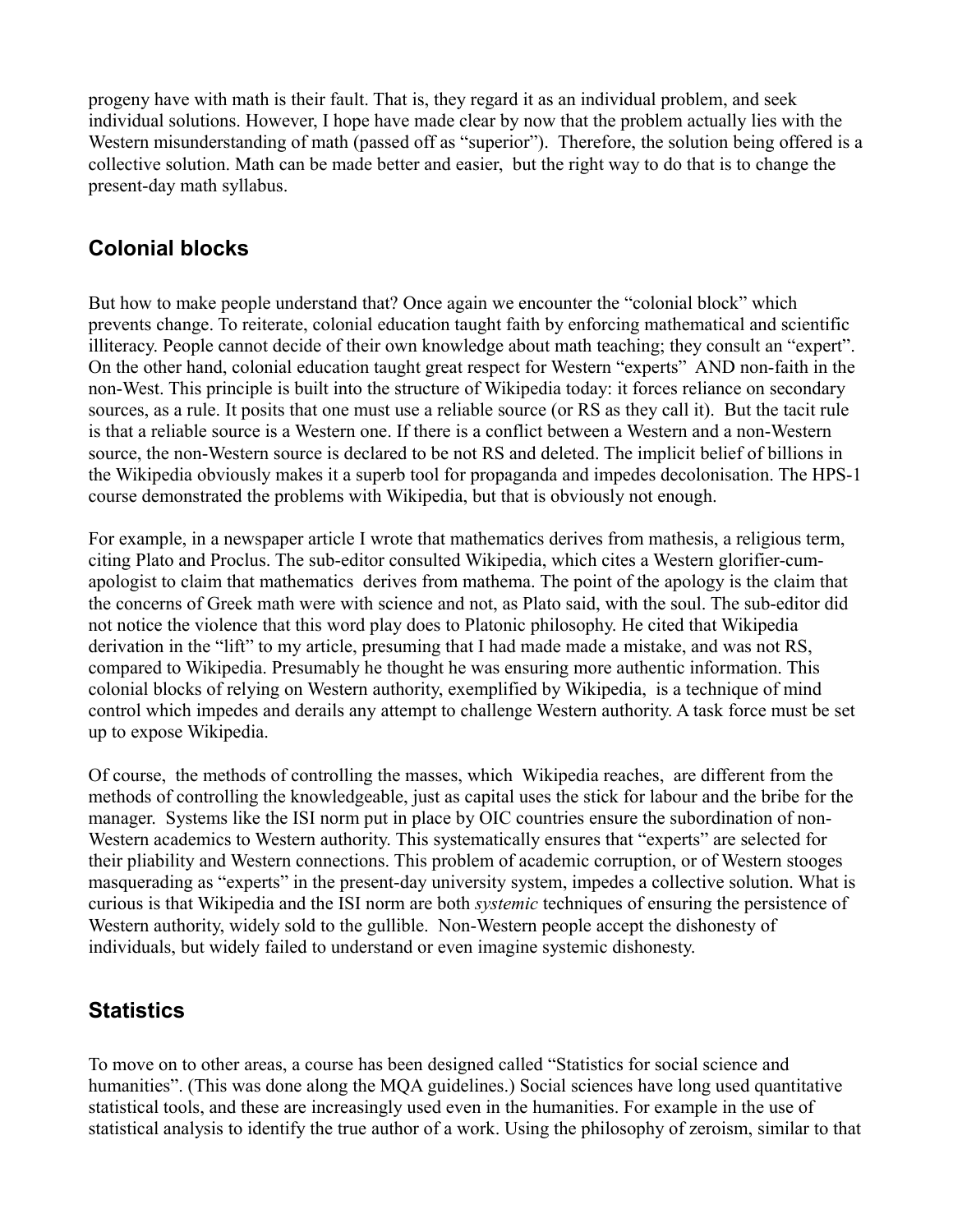used in natural language, together with numerical methods, gets rid of the complicated measure theory and Lebesgue integral underlying conventional statistics. Unlike numerical methods, formal techniques involve a steep learning curve which just recast statistics into metaphysics to make it "perfect" and "exact", like mathematics. The learning curve is so steep that when, three decades ago, I outlined course as an optional course for postgraduate students in mathematics, in Pune University, most og the students dropped out of the course! Students of social science and humanities will hence appreciate this new course in statistics. (I should add that even the combinatorial problems used by, say, Bhaskara-2 are a lot more colorful, then the dull stuff one finds in present-day texts.) This course, however, has yet to be tried out.

#### **Physics**

Recall that science education was and remains the ground for adopting Western education. Recall also the doubt about Western science that "it works", and the response about decolonised science, that "it works better". This demonstration in the case of math, must also be carried out in the case of science. The method of decolonising science was outlined earlier, and remains the same. However, some progress has been made.

Explaining that Einstein was a con-man had aroused the wrath of a wog-ish sub-editor earlier, who knew neither history nor science, nor anything about my critique of both. What he had learnt from his early missionary training was this: that a figure once glorified and sainted is beyond criticism, and must be respected for all time. Hence, his knee-jerk reaction to my critique was righteous indignation barked out using Latin phrases. On this principle of propaganda, the history of a glorified person can never be corrected even if it is totally false. At least the inhibitions against correcting it are very strong. Others have reacted similarly about Copernicus and Euclid and so on. Noticeably, none of these propagandized minds ever gave a studied response or countered a single one of my points: it is all about the moral righteousness aroused by the critique of a glorified figure. They have no facts or arguments to support their blind beliefs.

For the purposes of this article, the relevant issue is the pedagogical one: why is special relativity, a first-year undergraduate subject, still taught wrongly? The authority of Einstein, and the false attribution of relativity to him is the obvious cause, for it is Einstein's misunderstanding of relativity which is taught today.

Yet, isn't it true that science is open to criticism? And doesn't that apply also to science teaching? So, shouldn't the critique be immediately either accepted or else refuted by scientists? Unfortunately no. Scientists react in the manner of the church when their high priests are challenged. Can the church accept or refute a critique of its dogmas like virgin birth? No. Refuting it is not possible. Accepting the critique would be catastrophic for the dogma, and for church authority. Therefore, the usual church reaction is silence. That is also the reaction of scientists when their high priests are challenged. Certainly no one has responded so far to my critique of the teaching of relativity. Basically, there is no question about academics in colonised countries changing the teaching of science lack. They lack the authority and fail to apply their own mind and change any part of the teaching of science. The governments of OIC countries endorse this principle of inferiority, as does the Indian government by officially declaring their own scientists as inferior. This inferiority was the result of two centuries of Western education brought in with bait of teaching science.

A point which probably needs to be explained again. What has Einstein or the teaching of relativity got to do with the decolonisation of science? To reiterate for the umpteenth time, the theory of relativity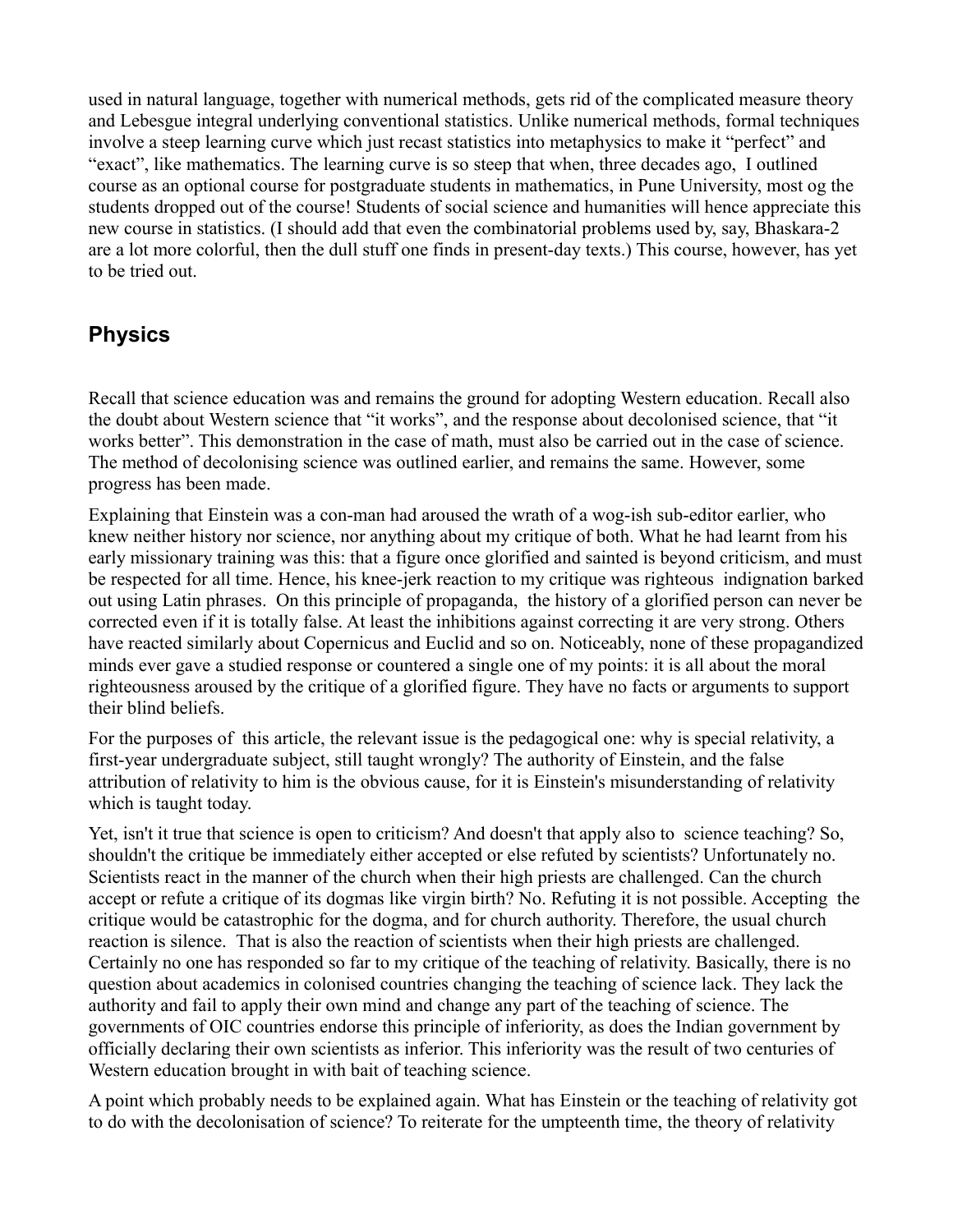arose due to a conceptual error in Newtonian mechanics, concerning the measurement of time. Because Newton made time metaphysical, and did not define the meaning of "equal intervals of time", there was no way that the Michelson-Morley experiment could have measured the speed of light. The constancy of the speed of light is a postulate, not an experimental fact, as is wrongly taught. Attributing relativity to its correct source, Poincare, clarifies the conceptual issues involved, and very clearly brings out Newton's conceptual error.

So, what does that have to do with decolonisation? There is both a historical and a pedagogical connection. The historical connection is this: Newton made failed to understand the Indian calculus, and how it summed infinite series. (That is, Newton not only did not invent the calculus, he failed to understand it.) Further, he made time metaphysical just because he thought that doing so provided a "perfect" way to understand the derivative needed for his formulation of the "universal laws" of motion. (Note the religious predilection that math must be "perfect".)

The pedagogical connection is this. Poincare understood what Einstein never did: that with the new definition of equal intervals of time provided by relativity, the equations of relativity must be functional differential equations. After relativity, interactions do not propagate faster than the speed of light (at least if restrict ourselves to interactions propagating in one direction in time). This was exactly what the paper on decolonisation of science advocated: that, after relativity, physics must be done using functional differential equations. This "works better" and leads to a better science.

For example, if we proceed along the above lines, then correcting Newton's "laws of motion entails a necessary correction to Newtonian gravitation. General relativity is over-reach, and so complicated that one no longer knows the meaning of a single body. The minimal correction is to do gravitation via functional differential equations, taking into account that gravitational interactions can travel at most at the speed of light. Retarded gravitation theory<sup>[22](#page-11-0)</sup> shows that doing this account for the flyby anomaly of NASA spacecraft as a  $v/c$  effect due to the rotation of the earth. Though this case of "it works better" entails very tiny corrections, the corrections are huge if we move beyond the solar system to the galaxy. Newtonian theory is completely unable to account for the rotation curves of spiral galaxies except by accumulating hypothesis like dark matter and its strange distribution in the form of halos. But before moving on to those more complicated matters, the minimal requirement is the correct teaching of relativity at the undergraduate level.

To this end I have commenced a series of articles in *Physics Education* on Functional Differential Equations (FDEs).<sup>[23](#page-11-1)</sup> The third and latest (but not last) article explains how recasting Maxwellian electrodynamics to use FDEs helps to resolve the long-standing problem of infinities and runaway solutions in classical electrodynamics.

At a more fundamental level, FDEs are interesting because they (mixed-type FDEs) provide a model of non-mechanistic science, different from the one provided by "laws of nature". Our undeniable mundane experience is that *we* somehow manage to bring about a certain future that we want, at least sometimes, and for modest objectives. On the laws-of-nature model of the cosmos that experience is dismissed as an illusion, a collective hallucination, the right treatment for which is to be drowned in the tons of ink spilt on the theology of free will. So much for the idea that science relies on empirical

<span id="page-11-0"></span><sup>22</sup> C. K. Raju, "Retarded gravitation theory" in: Waldyr Rodrigues Jr, Richard Kerner, Gentil O. Pires, and Carlos Pinheiro (ed.), *Sixth International School on Field Theory and Gravitation*, American Institute of Physics, New York, 2012, pp. 260-276. [http://ckraju.net/papers/retarded\\_gravitation\\_theory-rio.pdf.](http://ckraju.net/papers/retarded_gravitation_theory-rio.pdf)

<span id="page-11-1"></span><sup>23</sup> C. K. Raju, "Functional differential equations.1: a new paradigm in physics", *Physics Education* (India), 29(3), July-Sep 2013, Article 1. [http://physedu.in/uploads/publication/11/200/29.3.1FDEs-in-physics-part-1.pdf.](http://physedu.in/uploads/publication/11/200/29.3.1FDEs-in-physics-part-1.pdf) "Functional differential equations 2: The classical hydrogen atom", *Physics Education* (India), 29(3), July-Sep 2013, Article 2. [http://physedu.in/uploads/publication/11/201/29.3.2FDEs-in-physics-part-2.pdf.](http://physedu.in/uploads/publication/11/201/29.3.2FDEs-in-physics-part-2.pdf) "Functional differential equations. 3: Radiative damping" Physics Education(India), 30(3), July-Sep 2014, Article 8. [http://www.physedu.in/uploads/publication/15/263/7.-Functional-differential-equations.pdf.](http://www.physedu.in/uploads/publication/15/263/7.-Functional-differential-equations.pdf)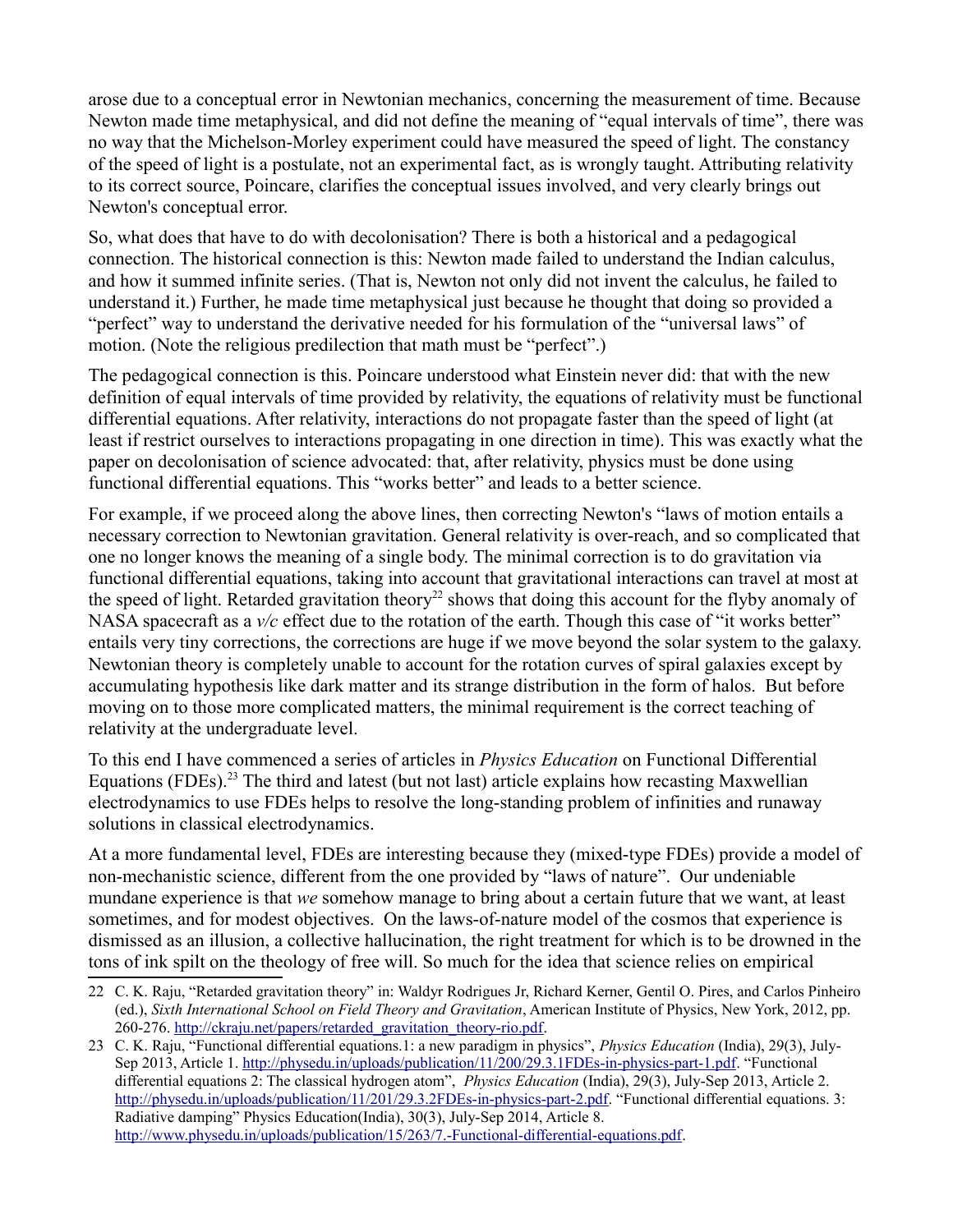experiments and not dogma! Western science persistently refuses to take into account even the most basic experience of people repeated thousands of time each day. Real science must take that mundane experience into account and provide a model for it. By a model, I decidedly do not mean a causal or mechanistic model which allows us to control; what I mean is a scientific model which at least accepts the most fundamental aspect of our experience as real and describes it.

Such models using mixed-type FDEs involve no fresh physical hypothesis, just a rejection of the dogmas of "laws of nature" and "causality" found in (ideologically) Western science.

This naturally has implications for biology at various levels: for example mixed-type FDEs involve spontaneity as distinct from chance.<sup>[24](#page-12-0)</sup> Spontaneity provides a model for mutations which differs from the Darwinian model of chance. This is a subtle point which escaped Darwin who had only the model of chance before him. Even today it is doubtful that most biologists understand the difference. However, those are issues at the research level rather than the pedagogical level, so I won't discuss them further.

### **Ethics**

The most interesting implications of decolonised science are for ethics. In the first place, Hegel's failure to understand Indian ethics is due to the Western belief that ethics is deontic and pure metaphysics. That is contrary to commonsense. In a truly mechanistic world there would be no need of ethics and no possibility of it. Therefore, physics does have a bearing on ethics.[25](#page-12-1)

Of course, there is a long Western tradition of debate on "determinism" vs "free will" which seeks to reconcile all the fantastic Western claims about God with the doctrine of sin. While theology can reconcile anything with anything, howsoever incompatible, the question here is one of science: the long-held Western belief in science as mechanistic is not compatible with the mundane experience that we create a bit of the future. This has to be discussed as science, and by scrupulously avoiding the slightest reliance on theology. Trying to resolve this incompatibility between (ideologically) Western science and mundane experience by appealing to the Western theological debate on "free will" amounts to reducing science to theology. It hardly matters that those arguments may be wrapped in scientific jargon, and appeal to chance, chaos, complexity or quantum indeterminism.[26](#page-12-2)

Apart from laws of nature, there are also the ordinary laws—civil and criminal law—which are an integral part of human society today, and where the notion of "cause" is used in a different, mundane sense: punishing a criminal the cause of a crime denies mechanistic causality. Laws are, of course, different from ethics, but the difference between ethics and law is not always so clear as it was in the case of Gandhi ji's Dandi march which was illegal but recognized as an ethical struggle against an oppressive state. Waters become especially muddy when, apparently motivated by the spirit of "social reform", laws are used to collectively criminalize vast populaces by declaring their traditional practices as illegal. Even where the "social reform" may be fully justified, why should it be carried out by coercive fiat instead of collective persuasion? Changing the means changes things: a concrete example here is that of land ceiling vs Vinoba Bhave's bhudan. Is it ethical to ignore the means?

Further, considering that a large number of lawmakers today are themselves criminals, how can one ignore the possibility of a hidden agenda in laws which masquerade publicly as "social reform". For example, as I argued in anticipation, a decade ago, the cyber laws are being used in India to criminalise dissent and criticism on the Internet and on social media sites.

<span id="page-12-0"></span><sup>24</sup> C. K. Raju, "Time Travel and the Reality of Spontaneity", *Found. Phys.*, **36**(7) 2006, pp. 1099-1113.

<span id="page-12-1"></span><sup>25</sup> More specifically, as I have long argued, all systems of religious ethics are based on notions of time. C. K. Raju, *The Eleven Pictures of Time*, Sage, 2003.

<span id="page-12-2"></span><sup>26</sup> For a detailed analysis of these arguments and their futility, see *The Eleven Pictures of Time*, cited above.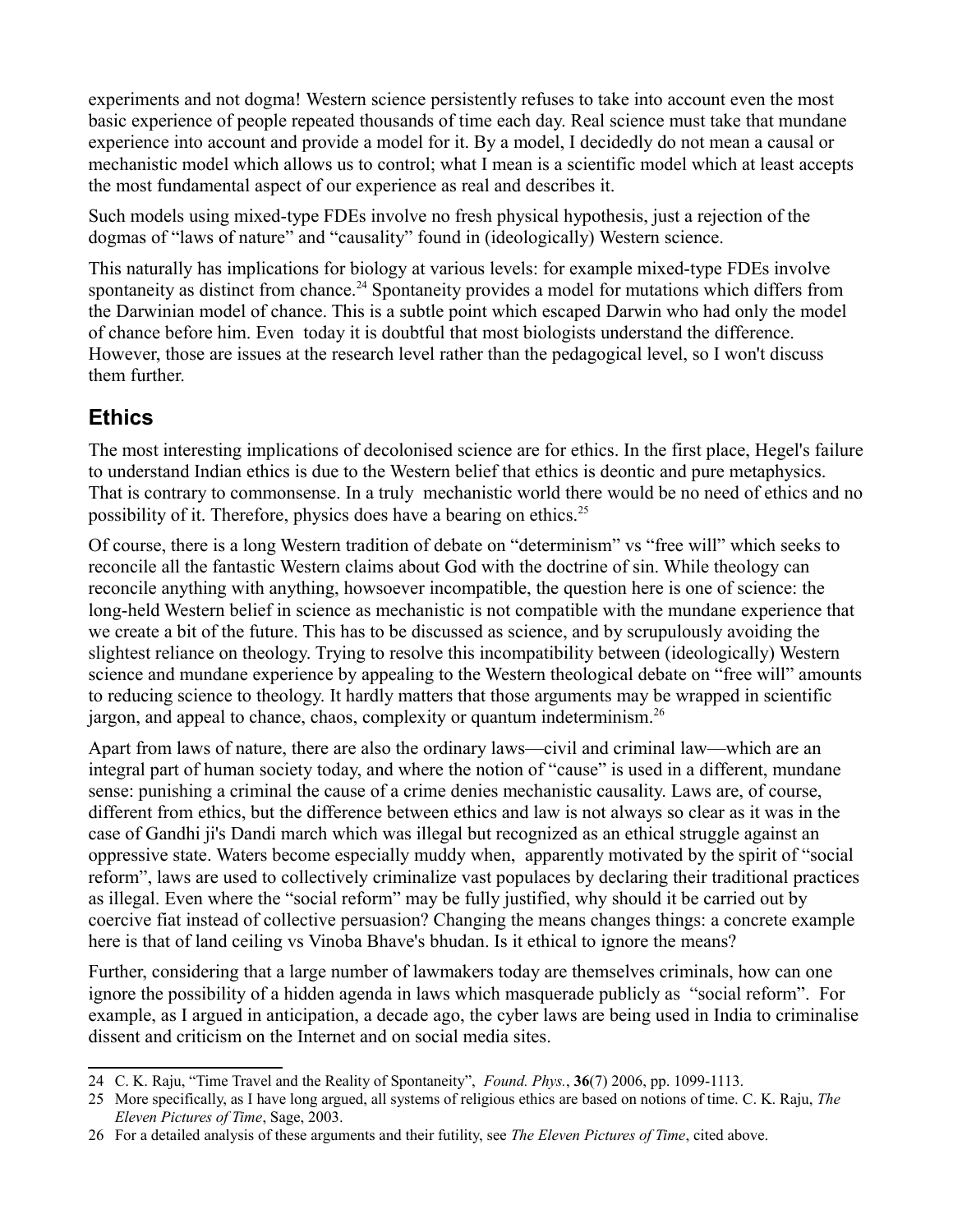Indeed the very idea of "rule of law" where the law must be *written* down comes from a scriptural tradition foreign to India, where there is the notion of *dharma* and *rta* as distinct from the notion of law. There is not the slightest doubt that the imposition of a written constitution has led to the delay and hence denial of justice, in a system where cases keep pending across the lives of litigants, and lawyers and judges keep making money out of it like ghouls. These facts contradict the myth of "superiority" on the basis of which that system was adopted. Hence the myth must be rejected in favour of the facts.

In any case colonised countries adopted the Western system without ever making a systematic comparison. Even today, when new laws are introduced, say on intellectual property, they are blindly adopted, regardless of traditions which revere knowledge and do not regard it as property. Indeed, I am not aware of any university course today which carries out a systematic course on comparative ethics. This continues the homogenisation of the world commenced by colonialism.

It is interesting that the new concepts involved in decolonised science are relevant to the new needs, for example to concerns about environmental degradation.<sup>[27](#page-13-0)</sup>

Since values are central to education, an alternative course which at least outlines various systems of ethics without the present gross over-emphasis on Western view is an absolute must. This way at least the next generation would be able to do the systematic comparison so neglected by the previous generation. This naturally requires some understanding of the concepts underlying alternative systems of ethics such as my harmony principle based on a non-mechanistic physics.<sup>[28](#page-13-1)</sup>

## **Open source computing**

The course on open source-computing seems, at first sight, the odd man out. The arguments for open source computing are all well laid out. But the main point to explain here about open-source computing is this: what does it have to do with decolonisation? The course was partly tried out in AiU for two reasons. First, there is the point that Munir Fasheh has long been making that novel pedagogical content is not enough, the pedagogical techniques too ought to be changed.

Hence, this course was tried out in the form of a *mujawara* outside the existing curriculum. As I have long emphasized to students even in conventional computing courses, in computing actual knowledge is far more important than certification. So, gaining knowledge, even without certification, is a good idea. It is certainly a better idea than gaining a certificate without knowledge! (That is what the present system usually provides.) The students who joined the *mujawara* in AiU broadly agreed with that. They were hungry for knowledge and complained that the existing system did not provide it.

The idea in AiU was that if the poor students there were to go back and function within their communities, as envisioned, then they needed open-source skills, and not corporate skills which would only divorce them from their communities. A simple issue is the cost of proprietary software as in IBM's SPSS vs PSPP or R: the cost puts it out of the reach of non-corporates. A related issue is the mass criminalization which results from trying to bypass that cost. At a less technical level (and with a lower cost difference) an example is that of Microsoft Windows and .NET vs LAMP stack, perhaps in the cloud (perhaps even Azure!). Because of the cost-difference of proprietary vs open source software this course was perceived as a threat. It was offered as a contribution of students to AiU community by selecting a new LMS/CMS over the existing one. While Tan Sri Dzul strongly encouraged it, after he left, this was strongly opposed by vested interests, with whom Omar Farook unfortunately sided, and it

<span id="page-13-0"></span><sup>27</sup> E.g., C. K. Raju, "Entropy, economics, environment and ethics", *Frontier Weekly*, Jan 2014. [http://www.frontierweekly.com/views/jan-14/20-1-14-Entropy-economics-environment%20and%20ethics.html.](http://www.frontierweekly.com/views/jan-14/20-1-14-Entropy-economics-environment%20and%20ethics.html)

<span id="page-13-1"></span><sup>28</sup> C. K. Raju, "Harmony principle", in *Philosophy East and West*, **63** (4) 2013, pp. 586-604. [http://www.ckraju.net/papers/Harmony-principle-pew.pdf.](http://www.ckraju.net/papers/Harmony-principle-pew.pdf) A similar paper with the same title to appear also in an edited volume *Svaraj and samvad*, ed. Shail Mayaram, Sage, 2013.